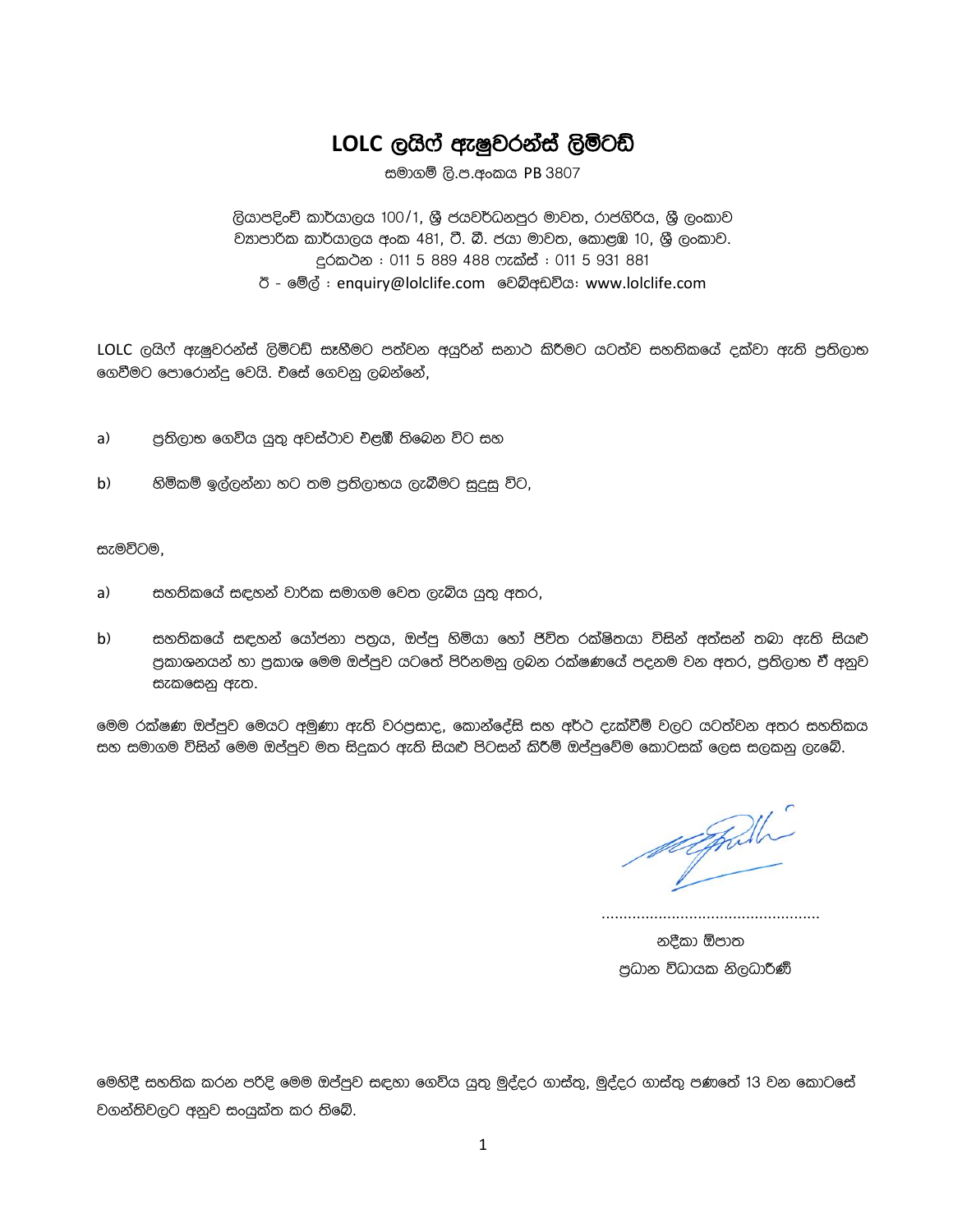# ඔප්පු කොන්දේසි

#### $1.$ ලෝක වනප්ත ආවරණය

උපලේබනයේ හෝ මෙහි පිටසන් කිරීමක විශේෂයෙන් සඳහන් කර ඇත්තේ නම් හැර, මෙම රක්ෂණ ඔප්පුව සියළු ගමන් බිමන්, පදිංචිය සහ රැකියාව පිළිබඳ සීමාකිරීම් වලින් නිදහස්ය.

#### $2.$ ඇතැම් අවස්ථාවලදී හිමිකම් අහිමිවීම

මෙහි ඉහත සඳහන් කල ආකාරයෙන් වාරික නියම අන්දමින් නොගෙවු කල හෝ මෙහි සඳහන් හෝ පිටසන් කළ යම් කොන්දේසියක් උල්ලංඝනය කිරීම නිසා හෝ යෝජනා පතුයේ, පුද්ගලික පුකාශයේ හෝ පුකාශනයේ හෝ රක්ෂණ ඔප්පුව නිකුත් කිරීම හා සම්බන්ධ වූ වෙනත් ලියවිල්ලක හෝ අසත¤ හෝ වැරදි පුකාශයක් අැතුළත් නම් හෝ යම් වැදගත් තොරතුරක් සඟවන ලද නම් හෝ චවිට සහ චකී සෑම අවස්ථාවකදීම මෙම රක්ෂණ ඔප්පුව අහෝසි වන අතර, මෙම ඔප්පුව යටතේ සමාගමට ගෙවන ලද සියළුම මුදල් සමාගම සතු වන අතර, මෙමඟින් සලසන සියළු හිමිකම් අවසන් වේ.

චිසේ වුවද චිවැනි පුකාශයක් වංචනිකව, වැරදි ලෙස කරන ලද්දක් බව පෙනී යන්නේ නම් මිස රක්ෂණ ඔප්පුව නිකුත් කල දිනය හෝ පුනස්ථාපනය කල දිනය යන දින දෙකින් පසුව යෙදෙන දිනයේ සිට අවුරුදු දෙකක් ඔප්පුව නිකුත් කිරීම හා සම්බන්ධ වු වෙනත් ලියවිල්ලක ඇතුලත් යම් පුකාශයක් වැරදි බව පෙනී ගියද වී පිළිබඳ විසංවාදයකට ලක් නොකරනු ඇත.

#### $3.$ සියදිවි නසාගැනීම

මෙම ඔප්පුව නිකුත් කල දිනය හෝ පුනස්ථාපනය කල දිනය යන දින දෙකින් පසුව යෙදෙන දිනයේ සිට අවුරුද්දක් තුළ ජිවිත රක්ෂිතයා (සිහි විකලතාවයක් ඇතිව හෝ නැතිව) දිවි නසාගත හොත්, මෙම ඔප්පුව යටතේ ගෙවිය යුතු මුදල, ගෙවා ඇති වාර මුදලේ චිකතුව (පොලිය නොමැතිව) හෝ තෙවැනි පාර්ශවයක් විසින් සද්භාවයෙන් යුතුව සමාගම සෑහීමකට පත්වන ලෙස වන්දියක් ලෙස අත්කරගන්නා ලද අයිතිවාසිකමක් වෙනුවෙන් ජිවිත රක්ෂිතයාගේ මරණයේදී ගෙවිය යුතු මුදල නොඉක්මවන අතර, චය වෙනත් ආකාරයකින් අයකර ගත නොහැකිවේ.

#### 4. වගකීම සම්පුර්ණයෙන් බැහැර කිරීම

ජීවිත රක්ෂිතයා යුද්ධයක් ආකුමණයක්, විදේශ සතුරු කිුයාවක්, චිදිරිවාදිකමක් සහ යුද්ධාකාර සිදුවීමක් (යුද්ධයක් පුකාශයට පත්කර ඇතිව හෝ නැතිව), සිවිල් යුද්ධයක්, කැරැල්ලක්, ජනතා නැගී සිටීමකට සමාන හෝ නොවන සිවිල් කෝලාහලයක්, හමුදා නැගී සිටීමක්, විප්ලවයක්, තුස්තවාදය හෝ පුචණ්ඩ කිුයා මඟින් නීතහානුකූල රජයක් බලයෙන් පහ කිරීමට හෝ ඊට බලපෑම් කරන සංවිධානයකට සම්බන්ධ පුද්ගලයකුගේ නොලැබේ.

#### චීඩ්ස් බැහැර කිරීම 5.

ඔප්පු කාලසීමාව තුල ඕනෑම හිමිකම් අයදුමක් ඉදිරිපත් කිරීමට පෙර හෝ පසුව හෝ යම් පුතිලාභයක් ගෙවන අවස්ථාවේදී රක්ෂිතයා මානව පුතිශක්ති ඌනතා වෛරසය (HIV) ආසාදනයට ලක්ව ඇති බව දැනගත හොත් මෙම ඔප්පුව බලරහිත වන අතර, සමාගමේ වගකීම් චහි පවාරණ අගයට පමණක් සිමාවේ.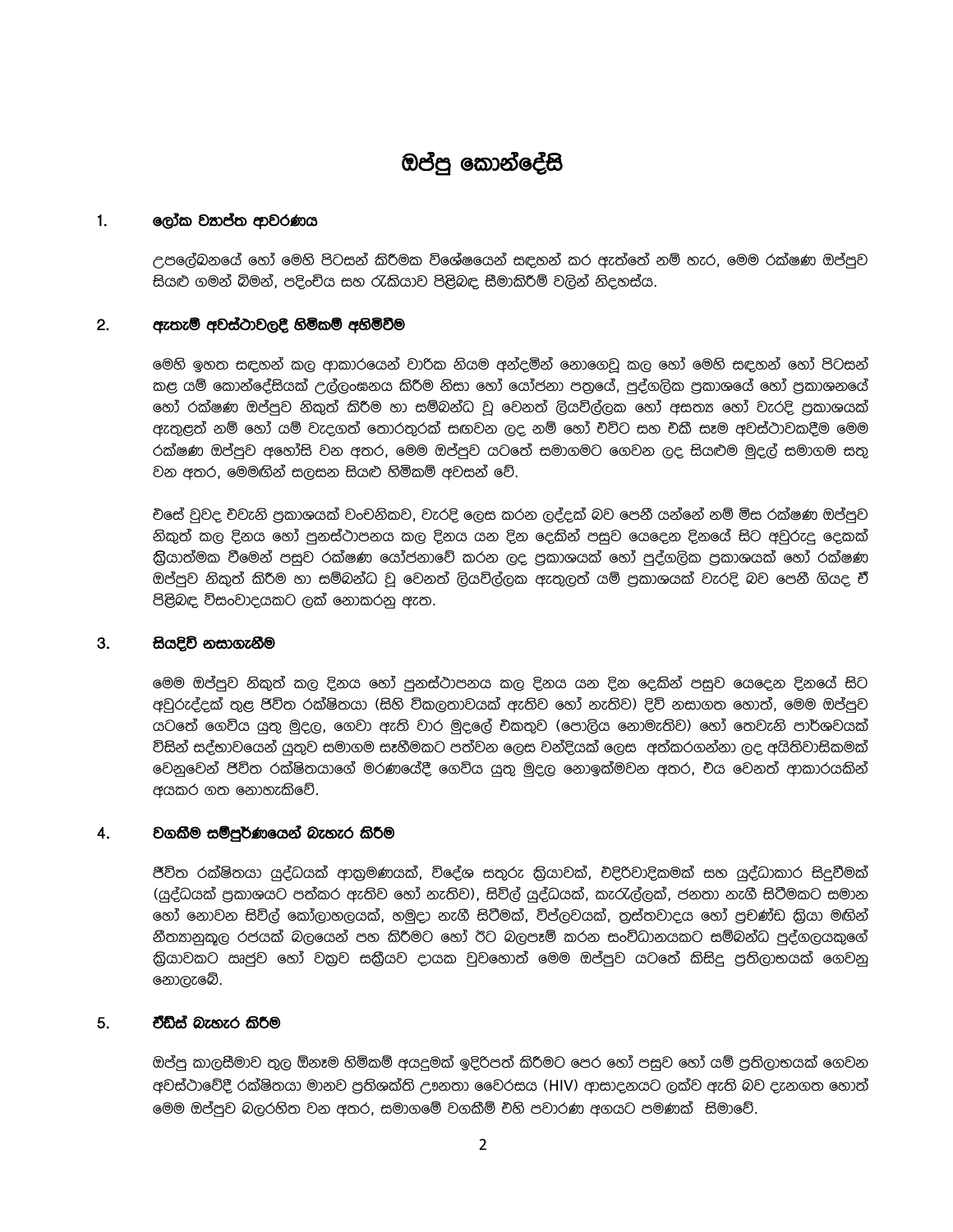#### 6. අතුරුදහන් වීම

ජීවිත රක්ෂිතයා ජීවත්ව සිටිනම් ඔහු පිළිබඳ සාමාන $\bm s$ යෙන් ආරංචියක් ලැබිය යුතු පුද්ගලයන් විසින් ඔහුගෙන් ආරංචියක් වර්ෂයක් තුළ නොලැබීම මත උපදවන ලද පුර්වානුමිතියක් පදනම් කරගෙන ඔහු මියගිය බවට තහවුරු කිරීමට උත්සාහ කිරීමේදී ජීවිත රක්ෂිතයා පිළිබඳ ආරංචියක් නැති වූ දින සිට වසර හතක් (7) ඉකුත් වන තෙක් සහ ඒ පිළිබඳ සමාගම දැනුවත් කරනතෙක් සමාගම විසින් කිසිදු ගෙවීමක් සිදු කරනු නොලැබේ.

#### $7.$ වයස තහවුරු කිරීම

කිසියම් ගෙවීමක් සිදුකිරීමට පෙර ජීවිත රක්ෂිතයාගේ වයස සනාථ කරන ලෙස ඉල්ලා සිටීමේ අයිතිය සමාගම සතුවේ. අතපසුවීමකින් වයස වැරදි ලෙස සඳහන් කිරීම හේතුවෙන්ම ඔප්පුව අනෝසි නොවන නමුත්, ඊට අදාළව වාරිකය හා/හෝ මෙම ඔප්පුව යටතේ හිමිවන පුතිලාභ සුදුසු ලෙස ගැලපීමක් සිදුකළ යුතුය.

#### 8. අවලංගු කිරීමේ අයිතිය

මෙම ඔප්පුව ආරම්භ වන දින සිට දින විසි චිකක් (21) ඇතුළත ඔප්පුව නැවත සමාගම වෙත භාර දී ඔප්පු හිමියාට චිය අවලංගු කරවාගත හැක. චිවැනි අවලංගු කිරීමකදී, වෛදා හා/හෝ රසායනාගාර පරීක්ෂණ සඳහා වූ වියදම් අඩු කරගැනීමෙන් පසු ගෙවා ඇති වාරික මුදල් ආපසු ගෙවනු ලැබේ.

#### 9. පැවරීම්

මෙම ඔප්පුව පැවර්මක් පිළිබඳ සමාගම වෙත ලිබිත දැනුම්දීමක් ලැබී, සමාගම විසින් ලේබනගත කරන තුරු චිම පැවරීම යටතේ සමාගම නොබැඳේ. පැවරීමක් පිළිබඳ ලිබිත දැන්වීමක් ලැබුණු විට ඊට අදාළ මුල් ලියවිලි සියල්ල සමාගම සෑහීමකට පත්වන සේ පරීක්ෂා කර බැලීම සඳහා ඉල්ලා සිටීමට සමාගමට අයිතියක් ඇත. පැවරීමක් ලේබනගත කිරීමේදී චිහි වලංගුභාවය හා නීතිමය බලපෑම පිළිබඳ සමාගම වගකීමක් නොදරන අතර මතයක් ද පුකාශ නොකරයි.

#### $10.$ නීතිය හා අර්ථකථනය

- a) මෙම ඔප්පුව ශුී ලංකාවේ නීතිය මගින් පාලනය වේ.
- b) පෙළ යෙදුමට ගැලපෙන අයුරින් "ඔප්පු හිමියා" ලෙස කෙරෙන හැදින්වීමට ඔහුගේ/ඇයගේ පෞද්ගලික නියෝජිතයින්ද ඇතුළත් වන අතර චීක වචන යොදා ඇති විට චිහි බහු වචනයද බහු වචන යොදා ඇති විට චිහි චීක වචනයද අදාළ වේ.
- c) යම් යෙදුමක් පුරුෂ ලිංගිකව සඳහන් වේ නම් චිය ස්තීුලිංග සඳහාද අනුලෝමව යෙදේ.

#### $11.$ අදාළ විශේෂ බැහැර කිරිම්

- 1. තමන්ම සිදුකර ගන්නා ලද තුවාලයක්, (පුකෘති සිහියෙන් හෝ නොමැතිව සිටින අතරතුර) සියදිවි නසා ගැනීම සඳහා දුරන ලද පුයත්නයක් හෝ සාපරාධි කියාවක නිරත වීමකදී.
- 2. මෙම රක්ෂණය බලාත්මක වීමට පෙර සිට පැවති අසනීපයක්, දුබලතාවක් හෝ තුවාලවල පුතිවල වශයෙන් සිදුවු අකර්මන¤තාවක් හේතුවෙන්.
- 3. රක්ෂිතයා විසින් නීති විරෝධී කියාවක් සිදුකල අවස්ථාවකදී.
- 4. තුස්තවාදී කියා, දුෂ්ට කියාවක හෝ කැරලි කෝලාහලවල නිරතවීමකදී.
- 5. මදාසසාර, මත්දුව¤ හෝ වෛදා වරයෙකු විසින් නීතහනුකූලව නිර්දේශ කළ අවස්ථාවක හැර ඖෂධ හෝ මත්දුව¤ ගැනීම හේතුවෙන් ඇතිවන ඕනෑම අවදානමක්.
- 6. රක්ෂිතයා විසින් සමාගම අවශ¤ බවට ඉල්ලු යම් පරීක්ෂණයක් හෝ විමර්ශනයක් පුතික්ෂේප කිරීම හෝ චිවැන්නක් කිරීම අසීරු තත්වයට පත් කිරීමකදී.
- 7. නෟෂ්ටික විලයනය, නෳෂ්ටික විඛන්ඩනය හෝ විකිරණශීලි කාන්දුවකදී
- 8. මූලූ ආයතනයක ගිවිසුම්ගත වගකීමක් බේරුම් කිරීමේදී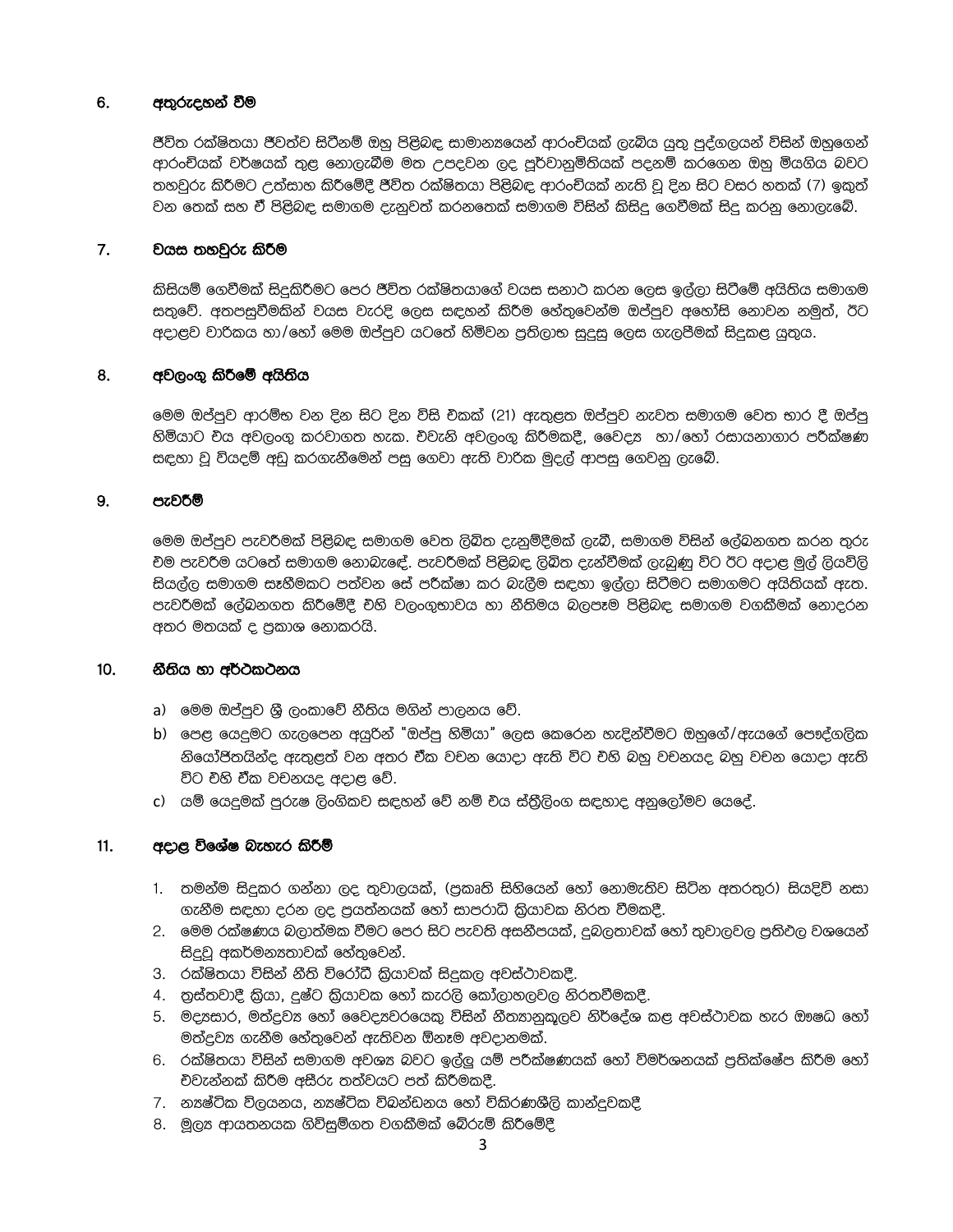# පුර්ණ සහ නිතූ අකර්මනූතා පුතිලාභය

#### 1. නිර්වචනය

නිත¤ සහ පුර්ණ අකර්මන¤තාවය යනු පිවිත රක්ෂිතයාට මුළුමනින්ම සහ ඍජවම බාහිරව දෘශ¤මාන, උගු ශාරීරික තුවාලයක් හෝ විෂය මූලික කරුණු මත වෛද¤මය පුත¤ක්ෂ කරගත හැකි අසනීපයක් නිසා ඇතිවූ වැටුපක්, වන්දියක් හෝ ලාභයක් ලැබීමට හැකි කිසිදු වනපාරයක් හෝ වෘත්තියක හෝ වැඩක යෙදීමට නොහැකි බව ඇතිකරවන තත්වයයි. කෙසේ නමුත් පූර්ණ අකර්මන¤තාවයට පත්වී ඇති බවට නිගමනය කරනු ලබන්නේ අකර්මන¤තාවයට පත්වු මුල් දින සිට ආරම්භ වී අවම වශයෙන් නොකඩවා මාස හයක් (6) පැවතීමෙන් පසුවය.

නිත¤ සහ පූර්ණ අකර්මන¤තාවයට පත්වීම යනු වෙනත් හේතුවකට හෝ නිත¤ පූර්ණ අකර්මන¤තාවයට අගතියක් නොවන පරිදි දෑත් හෝ දෙපා දෙකම නැතිවීම හෝ චක් අතක් සහ චක් පාදයක් හෝ ඇස් දෙකම නැතිවීමයි. මෙහිදී නැතිවීම යන්නෙන් අදහස් කරනුයේ අත් පා සම්බන්ධයෙන් වළලුකර හෝ මැණික් කටුවට ඉහලින් ශාරීරිකව විභේදනය වීම හෝ ඇස් සම්බන්ධයෙන් යලිත් පුකෘතිමත් කල නොහැකි අයුරින් පෙනීම නැතිවීමයි.

#### 2. අදාළ වන විශේෂ බැහැර කිරීම්

නිත¤ සහ පුර්ණ අකර්මන¤තා (අර්ථ දක්වා ඇති පරිදි) පුතිලාභය යටතේ පහත සඳහන් කවරක් හෝ සෘජුව හෝ වකුව බලපෑමෙන් සිදුවී ඇති හෝ උගු වූ තුවාල හෝ අසනීප හේතුවෙන් ඇති වන ආබාධිතභාවය සඳහා පුතිලාභ ගෙවිය යුතු නොවේ.

- a) ජිව්ත රක්ෂිතයා දෙපයින් හැර වෙනත් ඕනෑම කුමයක ධාවන තරගයක යෙදීම, ඕනෑම ආකාරයක දඩයම් කිරීම, කඳුනැගීම, පැරෂුට් පැනීම, දිය යට හෝ භූගත කිුයාකාරකම් හෝ ඕනෑම අනතුරුදායක හෝ උපදුවකාරී කීඩාවක, තරඟයක හෝ ජීවනෝපායක නිරතවීමේදී.
- b) පුකාශ කරන ලද හෝ චසේ නොවන යුද්ධයක්, සිව්ල් යුද්ධයක්, කැරැල්ලක්, විප්ලවයක්, කැරලි කෝලාහල, ඕනෑම යුධමය ආකාරයක මෙහෙයුමක් හෝ මහජන සාමය පුතිස්ථාපනය කිරීමේදී.
- c) පිළිගත් ගුවන් සමාගමක පුවේශ පතුයක් දරන මගියකු ලෙස හැර වෙනත් අයුරක ගුවන් ගමනක යෙදී සිටීයදී.
- d) යුද්ධ හමුදා, නාවුක, ගුවන්, පොලිස් හෝ සමාන සන්නද්ධ සේවාවල සකීය සේවයේ යෙදී සිටියදී.
- e) මෙම රක්ෂණය බලාත්මක වීමට පෙර සිට පැවති අසනීපයක්, දුබලතාවක් හෝ තුවාලවල පුතිඵල වශයෙන් සිදුවූ අකර්මන8තාවක් හේතුවෙන්.
- f) රක්ෂිතයා විසින් සමාගම අවශ¤ බවට ඉල්ලු යම් පරීක්ෂණයක් හෝ විමර්ශනයක් පුතික්ෂේප කිරීම හෝ චිවැන්නක් කිරීම අසීරු තත්වයට පත් කිරීමකදී.

#### 3. අතිරේක හිමිකම් අවශානා

- 1. හිමිකමකට පදනම විය හැකි තුවාලවීම් සහ අසනීපවීම් හෝ පිළිබඳ තුවාලය හෝ අසනීපය ඇතිවී දින තිහක් (30ක්) ඇතුළතදී සමාගම වෙත ලිබිතව දැන්විය යුතුය. හැකි ඉක්මනින් දැනුම්දීම සිදු කල බව සනාථ කල හැකි නම්, චිවන් දැනුම්දීමක් නියමිත කාලය තුල සිදු නොකිරීම මත හිමිකම අවලංගු නොවේ.
- 2. සමාගමට සාධාරණ ලෙස අවශ¤ ඕනෑම අවස්ථාවකදී සමාගම විසින් නියම කරනු ලබන වෛදාඃවරයකු වෙත වෛද¤ පරීක්ෂණයක් සඳහා ජීවිත රක්ෂිතයා යොමු කල හැකිය.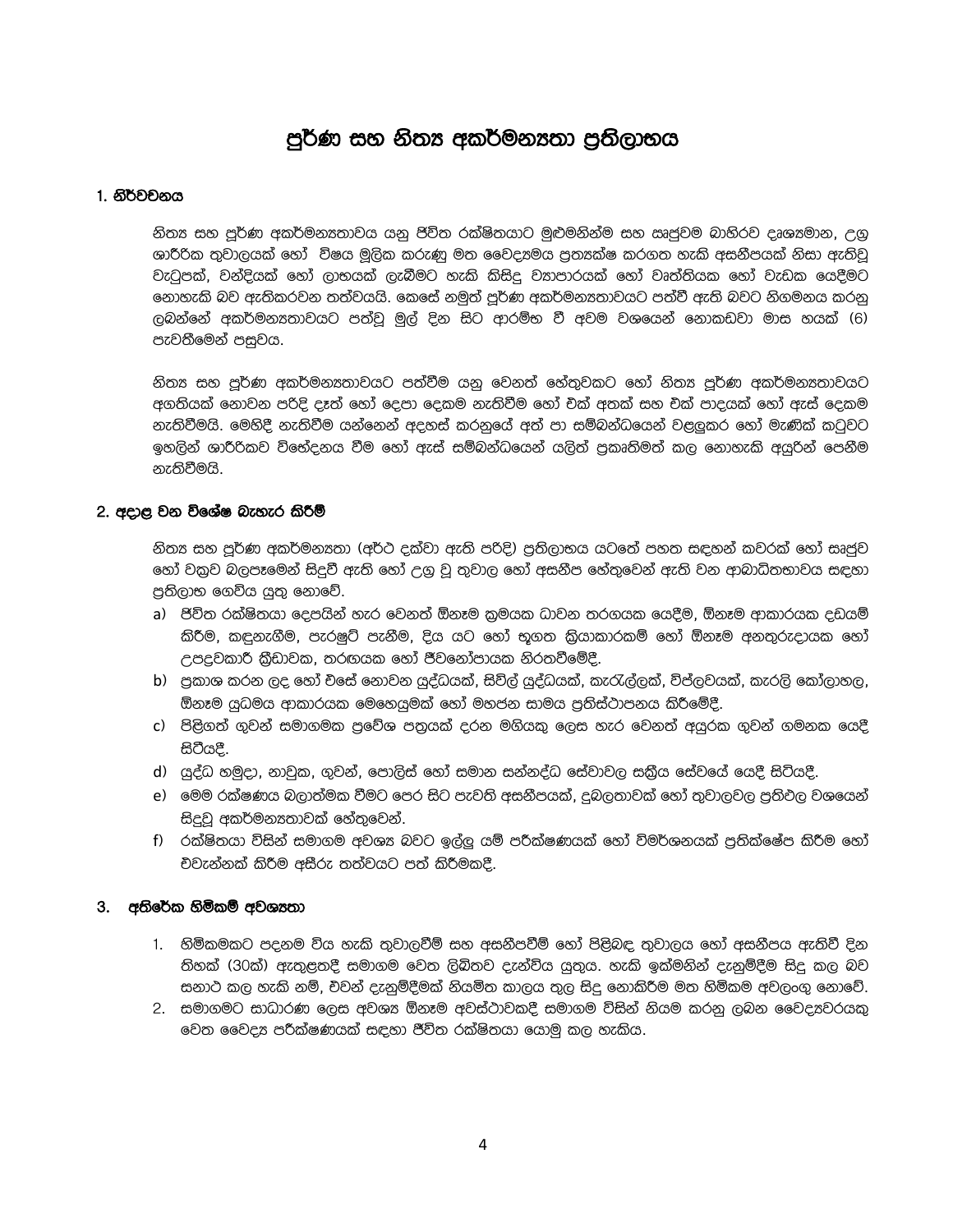

### Company Registration No PB-3807

**Registered Office: No.100/1, Sri Jayawardenepura Mawatha, Rajagiriya, Sri Lanka. Business Office: No.481, T. B. Jayah Mawatha, Colombo 10, Sri Lanka. Tel : 011 5 889 488 Fax : 011 5 931 881 Email : enquiry@lolclife.com Website : www.lolclife.com**

LOLC Life Assurance Limited agrees to pay the Benefits set out in the Certificate, subject to proof satisfactory to the Company,

- a) that the event on which the benefits become payable have occurred, and
- b) that the claimant is entitled to the benefits

Provided always that,

**Item 7874**

Item 7874

- a) the premium set out in the Certificate are received by the Company
- b) the proposal referred to in the Certificate, together with all declarations and statements made and signed by the Policy Owner or by any Life Assured shall be the basis of the assurance granted by this Policy, and form the basis of the assurance so granted.

This Policy of Assurance shall be subject to the Privileges, Conditions and Definitions annexed hereto and that the Certificate and every Endorsement placed on the Policy by the Company shall be deemed part of the Policy.

Meggulha

 Nadika Opatha Chief Executive Officer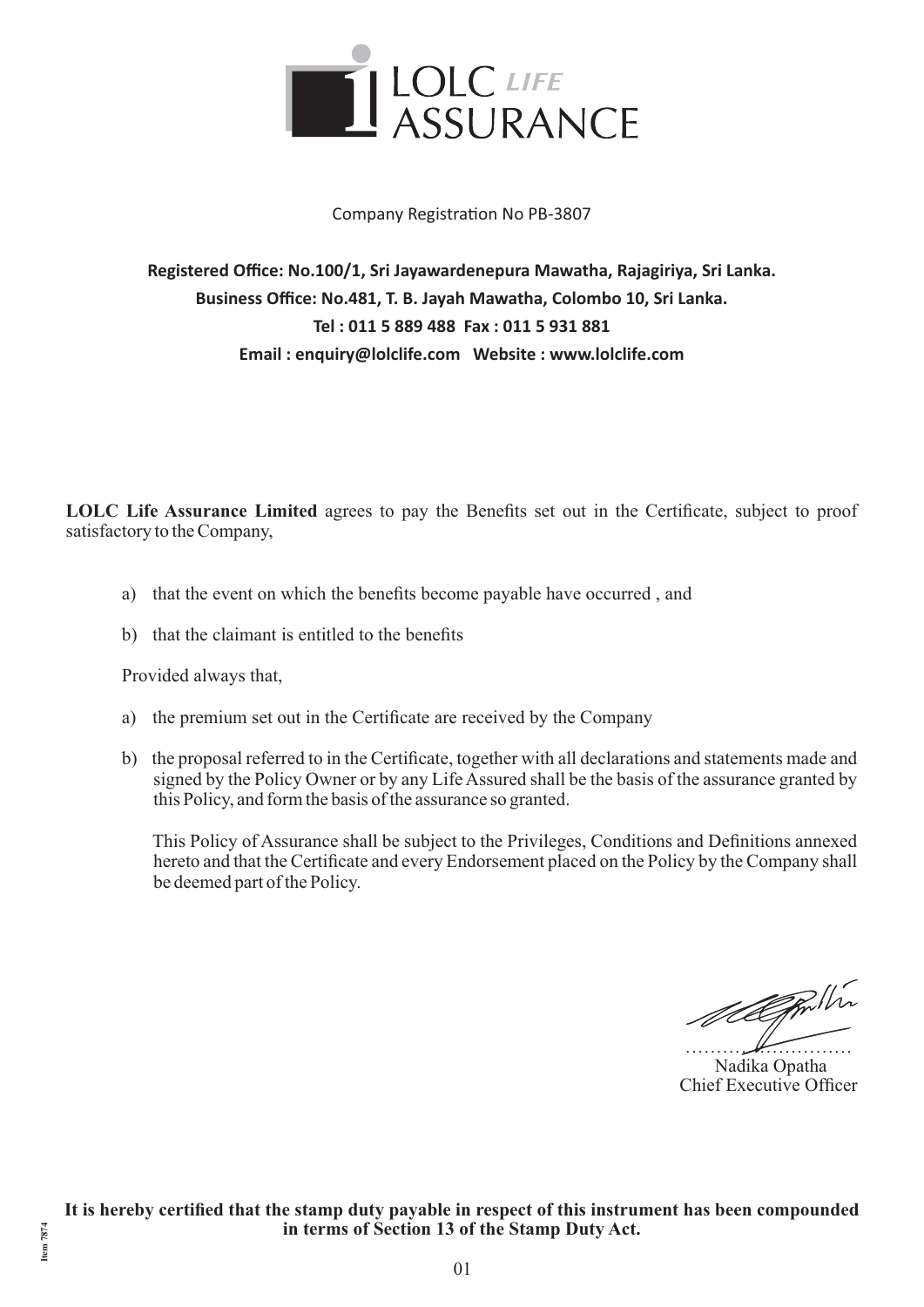# **POLICY CONDITIONS**

# **1. World Wide Cover:**

This Policy is free from all restrictions as to travel, residence and occupation unless specified on the Schedule or endorsed hereon.

### **2. Forfeiture in certain events:**

In case the premium shall not be duly paid or in case any condition herein contained or endorsed hereon shall be contravened or in case it is found that any untrue or incorrect statement is contained in the proposal, personal statement, declaration and connected documents or any material information is withheld, then and in every such case this policy shall be void and all claims to any benefit in virtue hereof shall cease and determine and all moneys that have been paid in consequence hereof shall belong to the Company.

However Company will not contest the Policy because of any incorrect declaration or statement made in connection with it, after it has been in force for two years from the Policy issue date or the date of reinstatement (whichever shall be the later) unless the declaration or statement can be shown to have been fraudulently mis-stated.

### **3. Suicide:**

If the Life Assured commits suicide (whether of sound mind or otherwise at the time) within one year after the Policy issue date or the date of reinstatement (whichever shall be the later) the amount payable under this policy shall not exceed the aggregate of premiums paid under the Policy without interest or such greater sum not exceeding the amount which would otherwise be payable upon the death of the Life Assured as may be represented by the interest of a third party acquired in good faith for valuable consideration and proved to the satisfaction of the Company not to be recoverable in any other way.

### **4. Total Exclusion of Liability:**

No benefit shall be payable under this Policy if arising directly or indirectly as a result of the participation of the Life Assured in any war, invasion, act of foreign enemies, hostilities or war like operations (whether war be declared or not), civil war, mutiny, civil commotions assuming the proportions or, or amounting to a popular rising, military rising, insurrection, rebellion, military or usurped power or any acts of any person acting on behalf of or in connection with any, organization directed towards the overthrow by force of any Government or to the influencing of it by terrorism or violence.

### **5. AIDS Exclusion:**

If at any time during the currency of this Policy including both before and after the making of any claim or whilst any benefits are being paid, the insured is found to be infected with any human immune deficiency virus, this Policy lapses with immediate effect and the Company's liability will be limited to the surrender value only, if any.

### **6. Disappearance of the Life Assured:**

Where the death of the Life Assured is sought to be established on the basis of a presumption generated in circumstances where he had not been heard of for a period of one year by those who would have naturally heard of him if he had been alive, no money shall become due under the Policy until the effluxion of a period of seven (7) years computed from the time when the Life Assured had ceased to be heard of, and fact notified to the Company.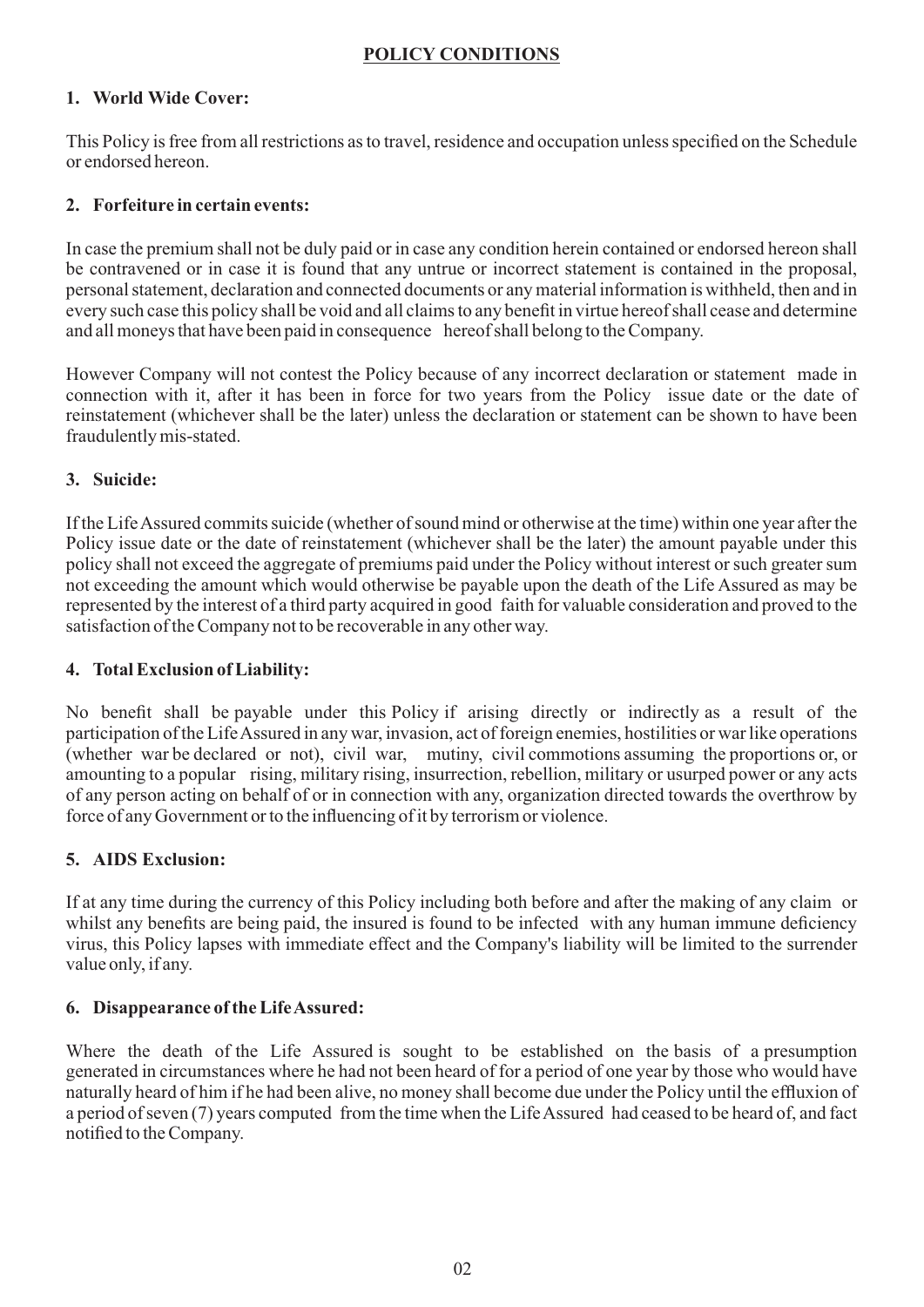# **7. Proof of Age:**

The Company reserves the right to require proof of the age of the Life Assured before making any payment. If the age has been inadvertently mis-stated, this alone shall not invalidate the Policy but an equitable adjustment may be made to the Premium and / or Sum Assured under this Policy.

### **8. Right of Cancellation:**

Within twenty one (21) days after the issue of this Policy, the Policy owner may cancel it by returning it to the Company whereupon the Company will refund all premiums paid less any costs incurred by the Company such as medical reports, tests etc.,

### **9. Assignment:**

No assignment of this Policy shall be binding upon the Company unless written notice of the assignment is received by the Company and the assignment is recorded by the Company. Upon receipt of any written notice of assignment the Company shall be entitled to require the production of all original documents for examination to the Company's satisfaction before recording the assignment. In recording assignment the Company does not accept any responsibility or express any opinion as to its validity or legal effect.

### **10. Law and Interpretation:**

- a) The Policy shall be governed by the Laws of Sri Lanka.
- b) Where the context admits, reference to the Policy Owner includes reference to his or her personal representatives and the singular includes the plural and vice versa.
- c) Any reference to the masculine gender shall also apply to the feminine gender and vice versa.

### **11. General Exclusions**

- 1. Any act or attempted act of self-injury, suicide (while sane or insane) or participation in any criminal act.
- 2. Any claim as a result of sickness, infirmity or injury which occurred before the commencement of this cover.
- 3. Any breach of law by the life assured.
- 4. Participation in terrorist activities, felonious acts, riots.
- 5. Any risk from the influence of alcohol or the taking of drugs or narcotics unless prescribed by a legally.
- 6. In the event the insured refusing any examination and investigations deemed necessary by the Company or making such impossible.
- 7. By nuclear fusion, nuclear fission or radioactive contamination.
- 8. Upon settlement of the Contract/Liability to the Financial Institute.